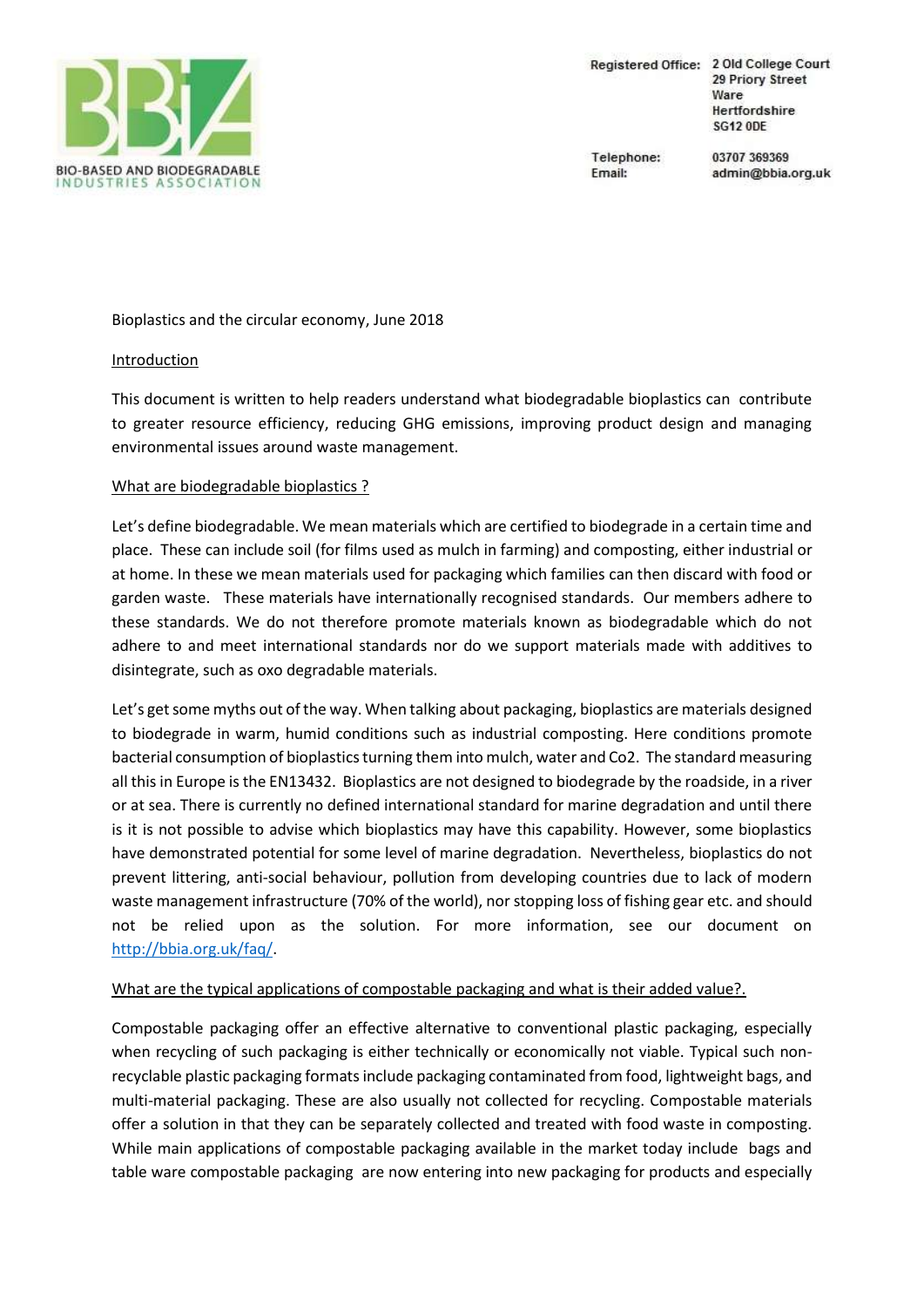

Registered Office: 2 Old College Court 29 Priory Street Ware Hertfordshire **SG12 ODE** 

Telephone: Email:

03707 369369 admin@bbia.org.uk

single-use packaging format such as teabags, coffee pods, composite/ multi-material snack packaging, labels, trays, cups, films, wrappers, sandwich boxes, vegetable bags etc. Compostable packaging offer today the best ecological alternative to avoid single-use, non- recyclable plastic packaging.

# Infrastructure to treat compostable packaging

EN13432 certified materials can biodegrade in composting facilities authorised to take such products. In the UK there are 53 composting plants which can. They actually do accept on a daily basis compostable products, mainly films but not only. Vegware, a Scottish company, have a business selling compostable table ware made of compostable PLA (polylacticacid) which is then collected and sent to composting plants to be turned into compost. The London Olympics throw- away food service products were all compostable and were effectively composted. Bags for food waste collection and shopping bags sold by among others the Coop Food Group, are often compostable and are effectively composted daily.

Food waste collections deliver these materials to composting plants. Those collections are obligatory in Wales, Scotland and Northern Ireland and many councils (one third) in England also collect household and business food waste. The new EU wide policy which enters into force shortly, obliges all EU countries to separately collect food waste at source by end 2023. So more and more food waste is destined to treatment.

## Compostables and Anaerobic Digestion

Whereas composting takes place in the presence of oxygen, AD takes place in its absence and this causes the bacteria to produce biogas. Where dry AD is practised, compostables can be treated as in composting. With wet AD all packaging is stripped out by the operator, regardless of its nature. In many European countries, the compostable, stripped - out material is recovered in post AD aerobic composting. In the UK this tends not to happen and the packaging is sent to landfill or incineration. Bioplastics do not add to GHG in this scenario, they act exactly as plastics act when burnt or landfilled.

## The value of compostables in end-of-life

Composting is a process which naturally biodegrades organic waste into humus, compost. Compost is a natural soil improver, which brings organic carbon to soil, needed to replenish our exploitation of topsoil. The UK loses 3 million tonnes of topsoil every year. Yet we throw 7.5 million tonnes of food waste into landfills and incinerators, when we could be composting those and making compost (around 2,5 million tonnes) and replenish soil. The role of compostable materials is to facilitate this process, assisting the collection of food waste, reducing plastic waste, raising food waste treatment and the production of compost. By improving the food waste collection chain, increasing the